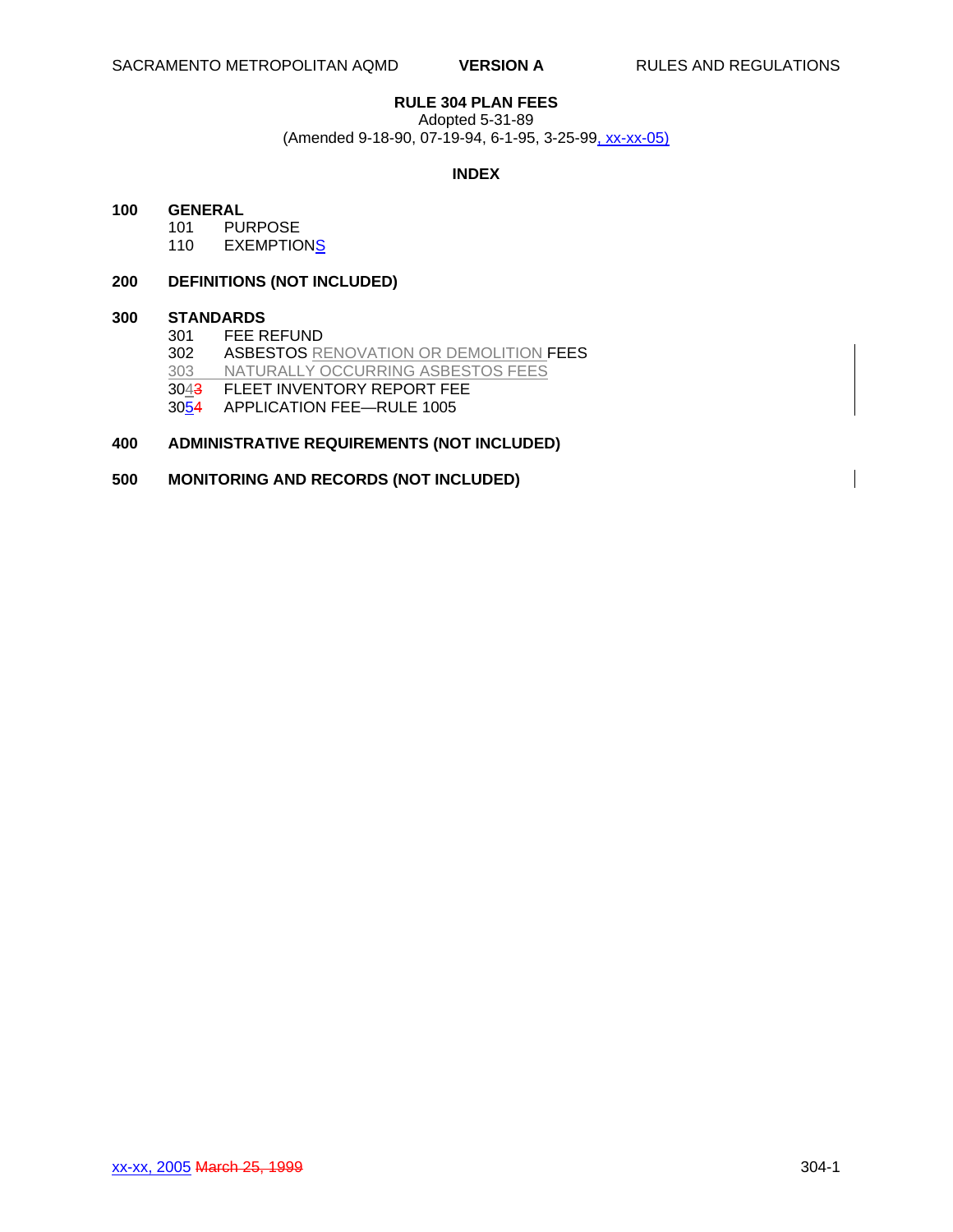#### 100 **GENERAL**

101 **PURPOSE:** To establish fees, pursuant to applicable California Health and Safety Code Sections  $39612, 41512.5, 41080, 42311(g)$ , to be charged to emission sources, which are deemed not to be subject to Rules 201 and 301, to cover the estimated reasonable costs of evaluating plans required by law or by District rule or regulation, including, but not limited to, review, program implementation, inspection, and monitoring related thereto.

#### 110 **EXEMPTIONS:**

- 110.1 Asbestos-related renovation or demolition fees will not be charged for the renovation or demolition of residences comprised of four or fewer dwelling units, unless such renovation or demolition is subject to the current National Emission Standards for Hazardous Air Pollutants (NESHAP) established by the federal government.
- 110.2 In cases of financial hardship resulting from paying fees specified in Section 303, a conference before the Air Pollution Control Officer may be requested to present adequate evidence of said financial hardship and discuss a waiver of fee payment under these circumstances.

#### 200 **DEFINITIONS (NOT INCLUDED)**

#### 300 **STANDARDS**

#### 301 **FEE REFUND:**

- 301.1 If a person cancels a plan, report, or application he/she may request a fee refund, provided:
	- a. The person paid the fee for the plan, report, or application pursuant to this rule, and
	- b. The request is in writing, and
	- c. The person requests the refund within 10 days following cancellation.
- 301.2 Within thirty days of receiving the refund request, the Air Pollution Control Officer shall refund the portion of the fee that remained unused at the time of the cancellation.
- 301.3 If the Air Pollution Control Officer determines an alternative fee based on cost analysis pursuant to Section 302.6, the Air Pollution Control Officer may refund any fees paid in excess of the alternative fee.

#### 302 **ASBESTOS RENOVATION OR DEMOLITION FEES:**

302.1 Upon submitting a plan for each unit where renovation or demolition occurs to the Air Pollution Control Officer, the owner or operator shall pay a fee for each plan submitted to the District. For each plan subject to the requirements of Rule 902- **ASBESTOS**, the following fee schedule shall apply:

| <b>ASBESTOS PLAN FEE SCHEDULE-RENOVATION AND DEMOLITION</b><br><b>PROJECTS</b> |                    |                   |         |
|--------------------------------------------------------------------------------|--------------------|-------------------|---------|
| Units of Asbestos to be Removed/Disturbed                                      |                    |                   |         |
| <b>Linear Feet</b>                                                             | <b>Square Feet</b> | <b>Cubic Feet</b> | Fee**   |
| $0 - 259*$                                                                     | $0-159*$           | $0 - 34*$         | \$435*  |
| 260-499                                                                        | 160-499            | 35-109            | \$435   |
| 500-999                                                                        | 500-999            | 110-218           | \$635   |
| 1,000-2,499                                                                    | 1,000-2,499        | 219-547           | \$935   |
| 2,500-4,999                                                                    | 2,500-4,999        | 548-1,094         | \$1,335 |
| 5,000-9,999                                                                    | 5,000-9,999        | 1,095-2,188       | \$1,835 |
| 10,000 or more                                                                 | 10,000 or more     | 2,189 or more     | \$2,335 |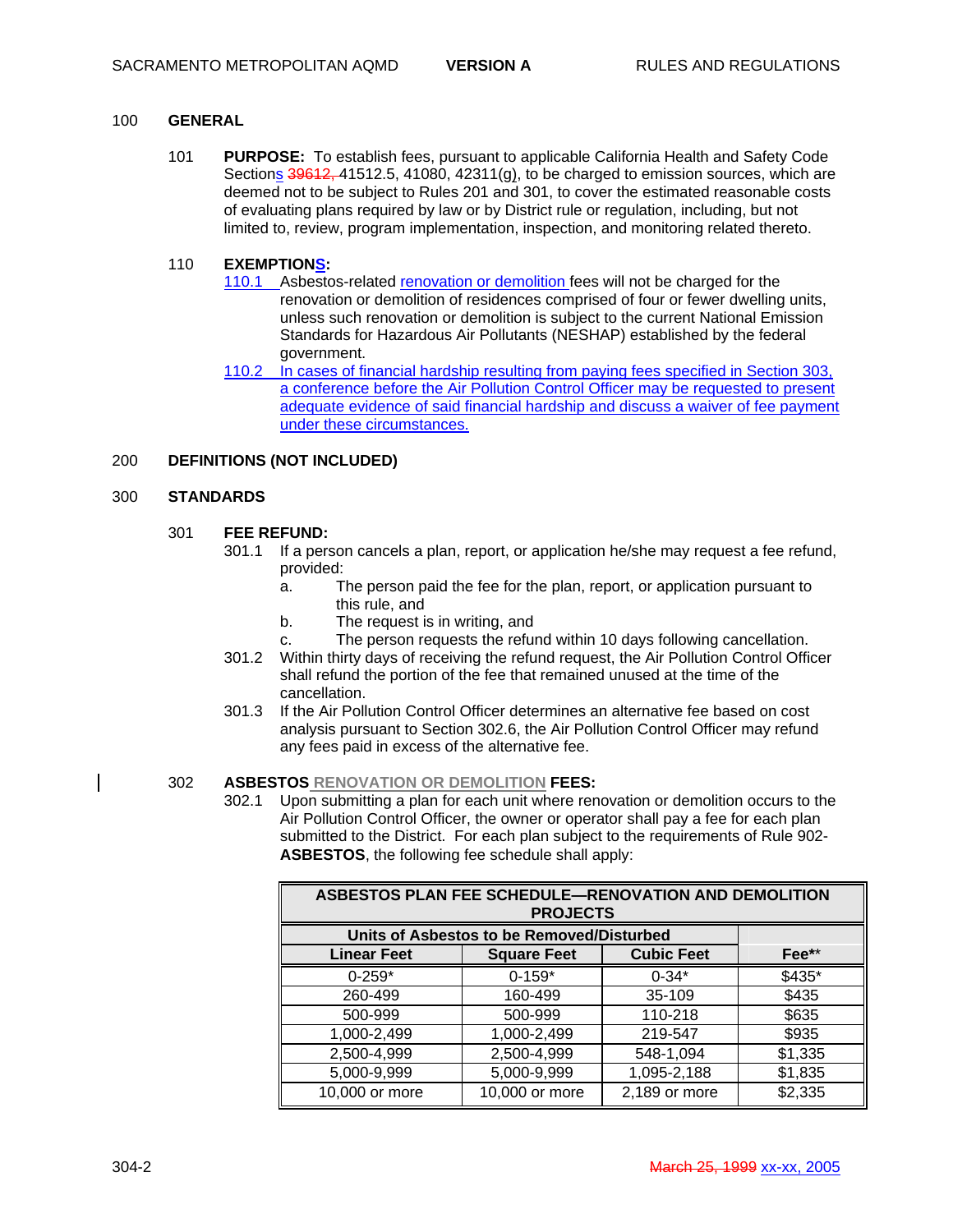- \* This category applies to demolition projects only.
- \*\* If materials are in more than one category, the higher fee will apply
- 302.2 For planned renovation projects as defined in Rule 902- ASBESTOS, involving multiple containments where each containment is less than 160 linear feet/260 square feet/35 cubic feet of asbestos to be removed/disturbed, but cumulatively exceed 160 linear feet/260 square feet/35 cubic feet of asbestos to be removed/disturbed, one fee will be established based on the total amount asbestos to be removed/disturbed.
- 302.3 No plan shall be accepted unless accompanied by the appropriate plan fee, except that no fee shall be required for emergency renovation projects as defined in Rule 902 - ASBESTOS, Section 223, as long as the removal involves less than 260 lineal feet of pipe or 160 square feet of material.
- 302.4 If in the course of a demolition or renovation project pursuant to Rule 902, it is determined that the project belonged in a higher fee category than was initially determined, the owner or operator shall pay the balance of the fee for the higher category.
- 302.5 If an owner or operator fails to report a change in any date as required by Rule 902, and the Air Pollution Control Officer determines that such failure necessitated expenditure of additional time by the District, over and above the time expenditure upon which the plan fee is based, then the owner or operator shall pay an additional fee of \$50 per hour of additional time, billable in quarter hour segments, with a minimum charge of \$25.
- 302.6 **Petition for an Alternative Plan Fee:** An owner or operator of a facility as defined in Rule 902 - ASBESTOS may submit a petition to the Air Pollution Control Officer for an alternative plan fee. The petition shall be submitted one month prior to submittal of the plan fees. This deadline shall not apply to petitions where the alternative fee relates to a plan fee paid on or after August 25, 1998. The petition shall include but is not limited to the following:
	- a. A survey pursuant to Rule 902, Section 401.4.
	- b. Number of containments.
- 302.7 **Review and Approval of an Alternative Plan Fee:** The Air Pollution Control Officer may approve a plan fee as an alternative to that required by Section 302.1 subject to the following guidelines. These guidelines are set to discourage petitions except where the circumstances are unique, that is only the largest of projects where unforeseen efficiencies can be adopted to minimize District program costs.
	- a. When determining the alternative plan fees, the Air Pollution Control Officer may consider the fees required for 150 containments per a 12 month period as a minimum guideline when deciding whether to set an alternative fee. The alternative fee shall be no less than the plan fees previously paid for comparable size containments (e.g., number of containments and units of asbestos to be removed/disturbed).
	- b. The alternative fee shall be determined based on the estimated costs including but not limited to; plan review time, conducting inspections, monitoring, associated overhead, and any other cost associated with the plan.
	- c. The Air Pollution Control Officer shall have 30 days to review the petition. The Air Pollution Control Officer's decision shall be in writing. The decision of the Air Pollution Control Office shall be final.
- 303 **NATURALLY OCCURRING ASBESTOS FEES:** The following fee schedule shall apply to persons required to comply with Title 17 of the California Code of Regulations, Section 93105, Asbestos Air Toxics Control Measure for Construction, Grading, Quarrying, and Surface Mining Operations or a control measure adopted pursuant to Health and Safety Code Section 39666(d): 303.1 Each plan or evaluation submitted shall be accompanied by a fee.
	- **a.** For each asbestos dust mitigation plan submitted to the District, the fee shall be \$350.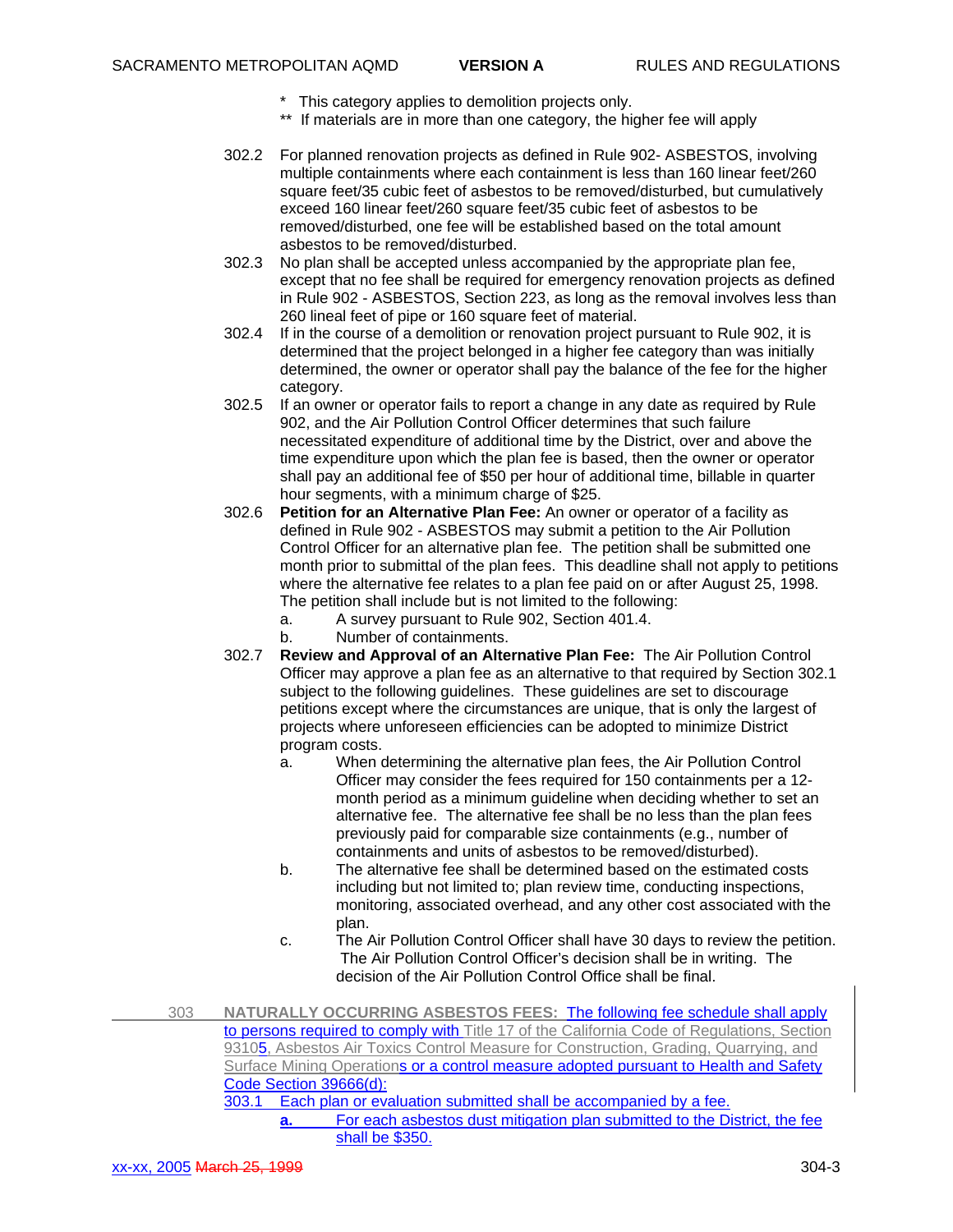- **b.** For each geologic evaluation submitted to the District, the fee shall be \$450.
- **c.** For plans or evaluations submitted prior to (rule adoption date) but not yet approved by (rule adoption date), the fee shall be due prior to approval of the plan or evaluation.
- 303.2 **Inspection Fees:** The following inspection fees shall apply:
	- a. For each project greater than one (1.0) acre for which a dust mitigation plan is submitted, the inspection fee shall be \$20 per acre, due at the time the plan is submitted. Once a project has begun, an increase in the acreage may be made and the corresponding per-acre fee paid. If actual inspections require more than 18 hours per 100 acres, an additional fee of \$116 per hour may be assessed.
	- b. For each project for which a dust mitigation plan has not been submitted, the time and materials rate for inspections shall be \$116 per hour. This fee shall not apply to projects of one (1.0) acre or less until (one year after adoption date).
- 303.3 **Analysis Fee:** Whenever the Air Pollution Control Officer finds that analysis or sample collection is necessary, the cost of making the analysis, collecting samples, and preparing the necessary reports shall be charged against the owner or operator. The Air Pollution Control Officer shall provide an estimate of the actual cost of such work. The owner or operator may request a conference with the Air Pollution Control Officer to review the cost estimate and may provide additional information that would reduce the time spent by the Air Pollution Control Officer in performing an analysis. The Air Pollution Control Officer's cost estimate shall be reduced accordingly.
- 303.4 **Consumer Price Indexing of Fees:** Naturally occurring asbestos fees may be adjusted on an annual basis. If the Air Pollution Control Officer anticipates the need for a change, the adjustment must initially be proposed as part of the annual budget process. The proposed rate change must meet the requirements of the California Health and Safety Code, including sections 41512.5, 42311(e), and 42311(g). The rate change must be noticed as part of the proposed and final budgets. If the Board of Directors approves a fee change with the final budget, the Air Pollution Control Officer may adjust fees by up to the maximum rate approved by the Board.
- 3043 **FLEET INVENTORY REPORT FEE:** Each fleet operator subject to the fleet inventory requirements of Rule 1002--FLEET INVENTORY--shall annually pay a fee on the submittal date defined and stipulated pursuant to that rule.
	- 303.1 The fee amount per fiscal year shall be \$190.
	- 303.2 If the fleet operator fails to pay the fee by the submittal date, the fee shall increase by one half the amount. The Air Pollution Control Officer shall notify the fleet operator by mail of the fee increase. The fleet operator shall pay the increased fee within 30 days after the notice is mailed.
- 3054 **APPLICATION FEE—RULE 1005**: Any application submitted pursuant to Rule 1005— MOBILE SOURCE EMISSION REDUCTION CREDITS/BANKING shall be accompanied by a fee.
	- 304.1 The fee shall reflect the actual labor costs incurred by the District in processing the application, based on the District's standard hourly rate schedule. Notwithstanding the provisions of other rules, the District's standard hourly rate shall be the Time and Materials Labor Rate, as set forth in Rule 301—PERMIT FEES - STATIONARY SOURCE.
	- 304.2 The Air Pollution Control Officer shall provide the applicant with an estimate of the time to process the application, and the cost that will be incurred.
	- 304.3 The applicant may request a conference with the Air Pollution Control Officer to review the cost estimate. If the applicant provides additional information that will reduce the amount of time the District staff needs to process the application, the cost estimate for the application fee shall be reduced accordingly.